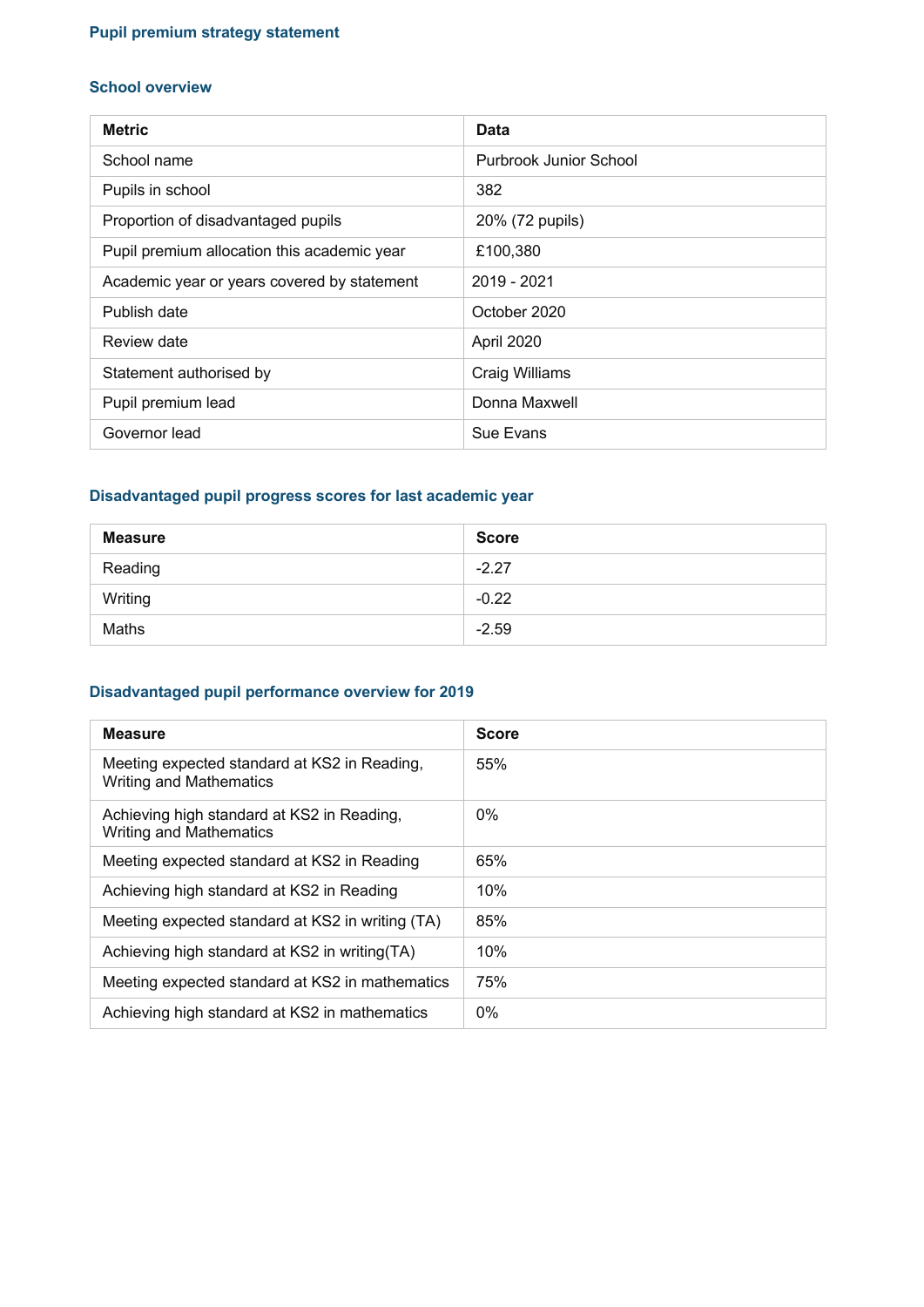### **Strategy aims for disadvantaged pupils**

| onalogy anno for albaavanlaged paplio<br>Measure                                                                                                                                                                                                                                                                                   | Activity                                                                                                                                                                                                                                                      |
|------------------------------------------------------------------------------------------------------------------------------------------------------------------------------------------------------------------------------------------------------------------------------------------------------------------------------------|---------------------------------------------------------------------------------------------------------------------------------------------------------------------------------------------------------------------------------------------------------------|
|                                                                                                                                                                                                                                                                                                                                    |                                                                                                                                                                                                                                                               |
| Priority 1                                                                                                                                                                                                                                                                                                                         | Every Child Counts Strategy implemented across the school and                                                                                                                                                                                                 |
| Teaching and learning                                                                                                                                                                                                                                                                                                              | understood by all relevant stake holders.                                                                                                                                                                                                                     |
| Extract from SIP: Quality of education - continue to<br>ensure that the level of challenge and pace of learning<br>is matched to the needs of all learners (including those<br>who are disadvantaged) through a personalised<br>approach to learning. Embed mastery approach to<br>learning to ensure learning is not task driven. | The overarching aim of the Every Child Counts strategy is to build<br>upon improvements so that outcomes for all pupils, including<br>disadvantaged pupils, show year on year improving trend as<br>evidenced through EKS2 outcomes and/or progress measures. |
|                                                                                                                                                                                                                                                                                                                                    | Continued focus will be on improving progress and attainment in<br>reading and maths for disadvantaged pupils.                                                                                                                                                |
| Priority 2                                                                                                                                                                                                                                                                                                                         | Professional development opportunities (such as School's                                                                                                                                                                                                      |
| Curriculum                                                                                                                                                                                                                                                                                                                         | Partnership Programme through the Education Endowment                                                                                                                                                                                                         |
| Extract from SIP: Build on curriculum work to ensure the<br>PJS curriculum is ambitious and is designed to give all<br>pupils, particularly disadvantaged pupils, the knowledge<br>and cultural capital they need to succeed in life.                                                                                              | Fund) and allocated time to build upon and strengthen subject<br>leaders' knowledge, skills and understanding of the curriculum.                                                                                                                              |
| Barriers to learning these priorities address                                                                                                                                                                                                                                                                                      | Improving progress and attainment outcomes for disadvantaged<br>pupils through a personalised approach to learning and an<br>ambitious, language rich curriculum.                                                                                             |
| Projected spending                                                                                                                                                                                                                                                                                                                 | £120,900                                                                                                                                                                                                                                                      |

#### **Teaching priorities for current academic year**

| Aim                     | Target                                                                                                                                                                       | Target date      |
|-------------------------|------------------------------------------------------------------------------------------------------------------------------------------------------------------------------|------------------|
| Progress in Reading     | Achieve national average progress scores in KS2 Reading (0)                                                                                                                  | <b>July 2021</b> |
| Progress in Writing     | Achieve national average progress scores in KS2 Writing (0)                                                                                                                  | <b>July 2021</b> |
| Progress in Mathematics | Achieve national average progress scores in KS2 mathematics (0)                                                                                                              | <b>July 2021</b> |
| Other                   | Improve attendance of disadvantaged pupils so that it at least matches<br>PJS non disadvantaged of 97.3%.<br>Whole school attendance 96.92% (Perspective Lite October 2019). | <b>July 2021</b> |

| Measure                                                                                                                                                                                                                                                                                                                                          | Activity                                                                                                                                                                                                                                                                                                                                                                 |
|--------------------------------------------------------------------------------------------------------------------------------------------------------------------------------------------------------------------------------------------------------------------------------------------------------------------------------------------------|--------------------------------------------------------------------------------------------------------------------------------------------------------------------------------------------------------------------------------------------------------------------------------------------------------------------------------------------------------------------------|
| Priority 1<br>Extract from SIP: Quality of education - continue to ensure<br>that the level of challenge and pace of learning is matched to<br>the needs of all learners (including those who are<br>disadvantaged) through a personalised approach to learning.<br>Embed mastery approach to learning to ensure learning is not<br>task driven. | Every Child Counts Strategy implemented by teachers at<br>class and year group level. This will include tailored whole<br>class approaches and individual personalisation and<br>provision where appropriate and as outlined in class<br>trackers.<br>Teaching and Learning lead teacher (.2) to support the<br>professional development teaching staff.                 |
| Priority 2 (Links to SIP)<br>To develop and extend the use of vocabulary where all<br>children challenge themselves to be language rich                                                                                                                                                                                                          | Tiered language approach trialled and introduced across<br>the school so that vocabulary becomes richer over time.<br>Teachers to ensure that the teaching and modelling of the<br>English language supports vocabulary acquisition.<br>Subject Leaders to provide year groups with theme related<br>language - particularly focussed on Tier 3 language<br>acquisition. |
| Priority 3<br>To develop and strengthen a consistent approach to feedback<br>across the school as a means of improving outcomes for<br>disadvantaged pupils.                                                                                                                                                                                     | Complete action research project<br>Formulate policy<br>Train teaching staff<br>Build on and develop feedback strategies in line with the<br>feedback and marking policy. (EEF +8)                                                                                                                                                                                       |
| Projected spending                                                                                                                                                                                                                                                                                                                               | £33,307                                                                                                                                                                                                                                                                                                                                                                  |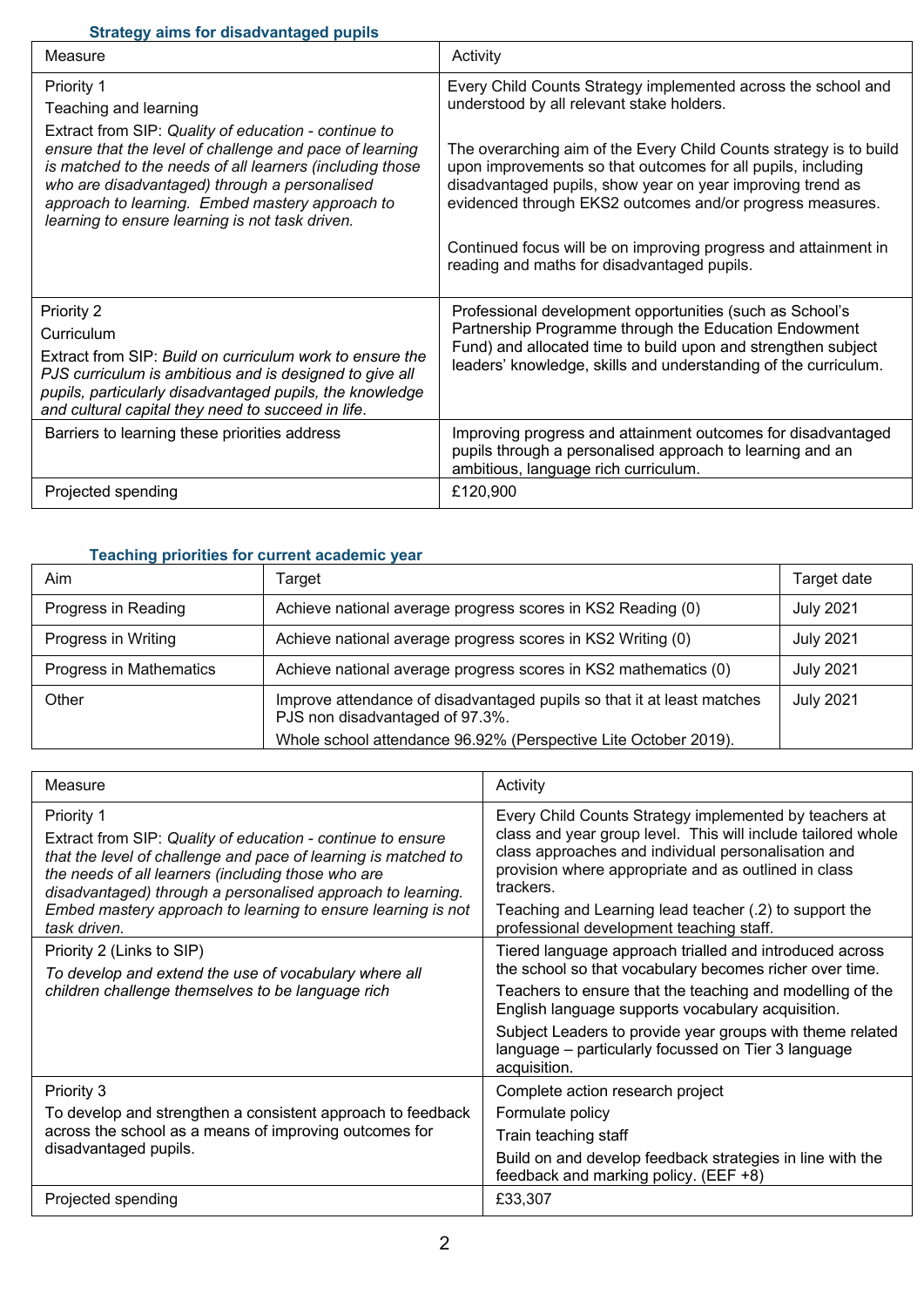# **Targeted academic support for current academic year**

| Measure                                       | Activity                                                                                                                                                                                                                                                                                                                                                                                                                                                                                                                                              |
|-----------------------------------------------|-------------------------------------------------------------------------------------------------------------------------------------------------------------------------------------------------------------------------------------------------------------------------------------------------------------------------------------------------------------------------------------------------------------------------------------------------------------------------------------------------------------------------------------------------------|
| Priority 1                                    | Every Child Counts Strategy: Class trackers and provision maps<br>in place. Individual targeted provision for pupils - based on the<br>individual needs of the child/ class and cohort. This includes<br>provision such as pre- reading for vocabulary familiarisation,<br>additional maths sessions to build upon prior knowledge, transition<br>support, 1:1 release time for feedback opportunities etc<br>Pastoral and Academic Champions in place for selected pupils<br>who have been identified as part of the Every Child Counts<br>Strategy. |
| Priority 2                                    | Every Child Counts Strategy: Class trackers and provision maps<br>in place for SEND pupils. Individual targeted provision for pupils -<br>based on the individual needs of the child/ class and cohort. This<br>includes provision such as rapid Reading, Cued Spelling, Maths<br>tool kit targeting<br>Pastoral and Academic Champions in place for selected pupils<br>who have been identified as part of the Every Child Counts                                                                                                                    |
|                                               | Strategy.                                                                                                                                                                                                                                                                                                                                                                                                                                                                                                                                             |
| Barriers to learning these priorities address | Provide additional opportunities for pupils to secure and extend<br>their knowledge and understanding through targeted support in<br>small group and one to one settings.                                                                                                                                                                                                                                                                                                                                                                             |
| Projected spending                            | £64,347                                                                                                                                                                                                                                                                                                                                                                                                                                                                                                                                               |

# Wider strategies for current academic year

| Measure                                       | Activity                                                                                                                                                                                        |
|-----------------------------------------------|-------------------------------------------------------------------------------------------------------------------------------------------------------------------------------------------------|
| Priority 1                                    | Pastoral and Academic Champions in place for selected pupils<br>who have been identified as part of the Every Child Counts<br>Strategy                                                          |
| Priority 2                                    | Part funding of the school ELSA and HSLW and cluster Parent<br>Support to support families with attendance, families with their<br>wider needs and support children with their emotional needs. |
| Priority 3                                    | Wider opportunities e.g. clubs, trips etc                                                                                                                                                       |
| Barriers to learning these priorities address | Improving attendance and readiness to learn for the most<br>disadvantaged pupils.                                                                                                               |
|                                               | Providing wider opportunities for pupils – cultural capital.                                                                                                                                    |
|                                               | Engaging parents in becoming true partners in their child's<br>education.                                                                                                                       |
| Projected spending                            | £22,947                                                                                                                                                                                         |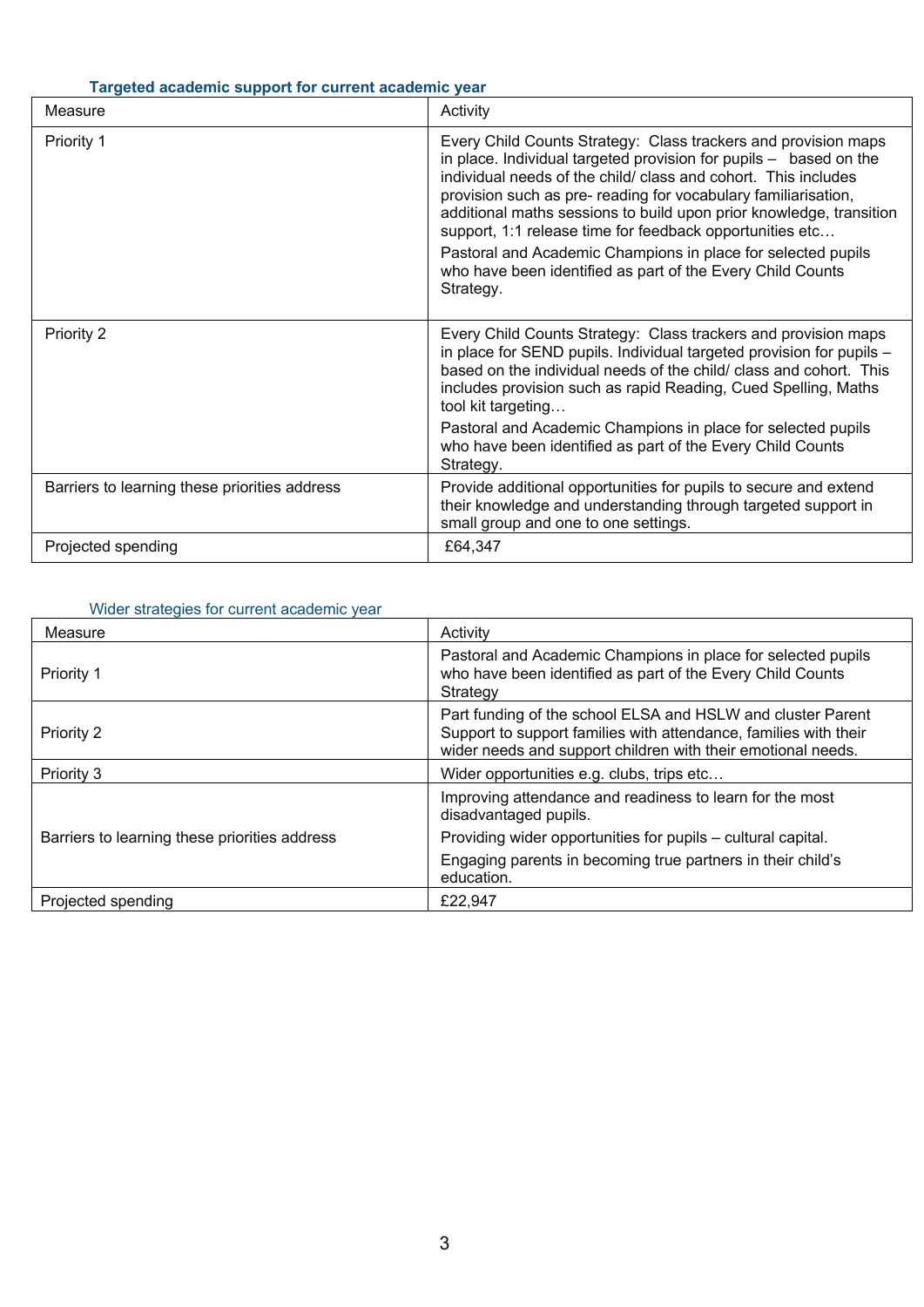| Area             | Challenge                                                                                                                                                                                                                                                                                         | Mitigating action                                                                                                                                                                                                                                                                                                                                                        |
|------------------|---------------------------------------------------------------------------------------------------------------------------------------------------------------------------------------------------------------------------------------------------------------------------------------------------|--------------------------------------------------------------------------------------------------------------------------------------------------------------------------------------------------------------------------------------------------------------------------------------------------------------------------------------------------------------------------|
| Teaching         | To ensure that there is a shared<br>understanding of the Every Child<br>Counts Strategy. Appropriate time is<br>given to ensure its implementation is<br>effective. To ensure that teacher<br>subject knowledge and understanding<br>is strong across the curriculum so that<br>outcomes improve. | Use of INSET days, staff meeting time.<br>Teaching and learning lead time to<br>provide expertise support and guidance.<br>Accountability at all levels to flag any<br>issues and address any concerns which<br>may affect the quality of teaching and<br>learning.                                                                                                      |
| Targeted support | Ensuring that the provision outlined in<br>the year group and class trackers take<br>place and are true to intent.                                                                                                                                                                                | Every Child Count Team and Year<br>leaders to monitor provision as outlined<br>in year group and class trackers. Half<br>termly check ups with year leaders in<br>place at the Every Child Counts Review<br>Meetings. Feedback given to staff<br>alongside action points. Evaluation of<br>impact to take place as regular points to<br>evaluate impact of ECC strategy. |
| Wider strategies | Engaging parents in becoming true<br>partners in their child's education.                                                                                                                                                                                                                         | Investigate ways of engaging and<br>working with the community.                                                                                                                                                                                                                                                                                                          |